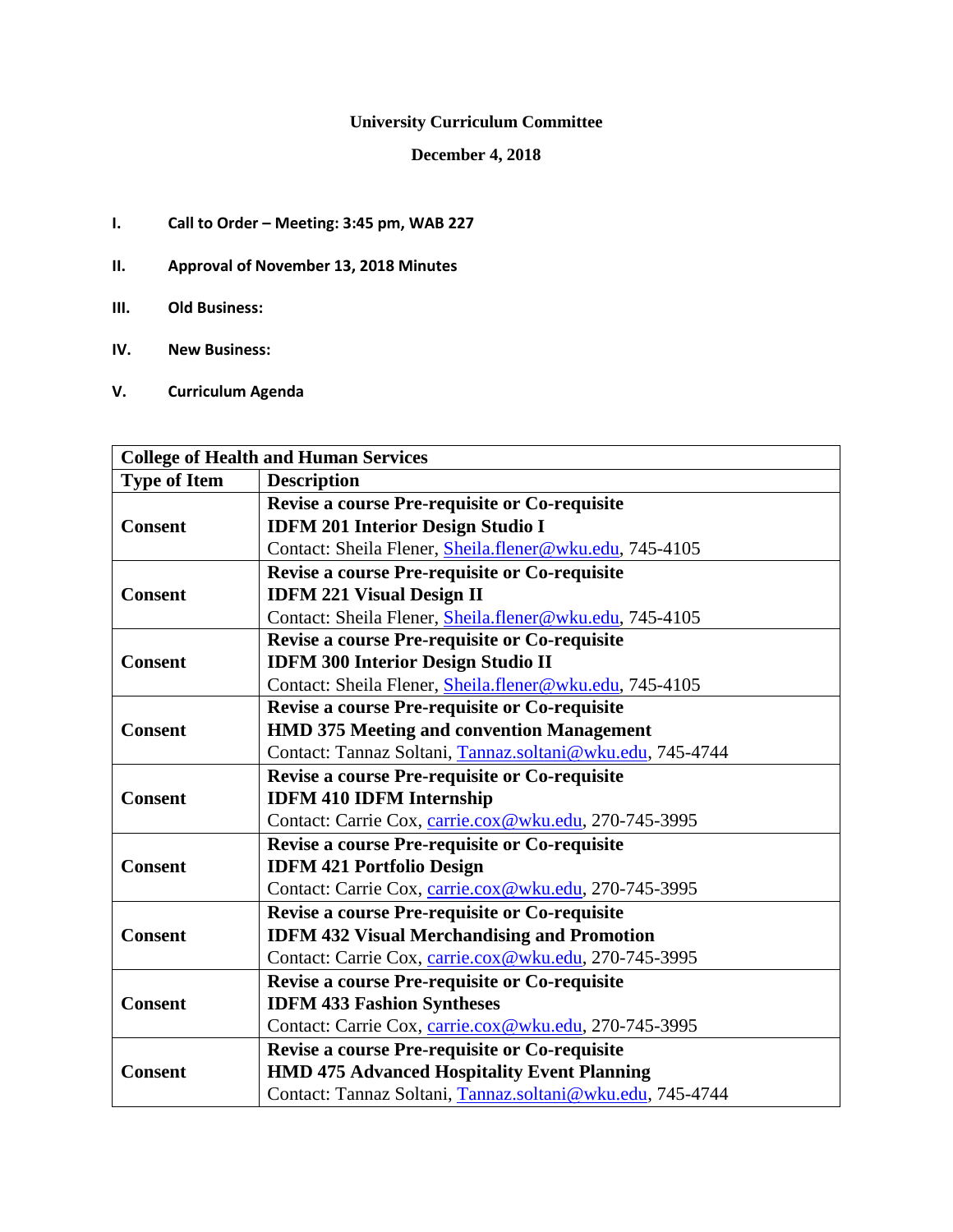| <b>Gordon Ford College of Business</b> |                                                              |  |
|----------------------------------------|--------------------------------------------------------------|--|
| <b>Type of Action</b>                  | <b>Description of Item and Contact Information</b>           |  |
| <b>Action Item</b>                     | <b>Action: Revise a Program</b>                              |  |
|                                        | <b>Item: Minor in Marketing</b>                              |  |
|                                        | Contact person: Patricia Todd, patricia.todd@wku.edu, 5-2334 |  |

| <b>Potter College of Arts &amp; Letters</b> |                                                                     |  |
|---------------------------------------------|---------------------------------------------------------------------|--|
| <b>Type of Item</b>                         | <b>Description of Item &amp; Contact Information</b>                |  |
| <b>Consent</b>                              | <b>Proposal to Revise Course Catalog Listing</b>                    |  |
|                                             | Item: PS 352 - International Relations of the Middle East           |  |
|                                             | Contact: Sol Kiasatpour, soleiman.kiasatpour@wku.edu, Phone: 5-6359 |  |
| <b>Action</b>                               | <b>Proposal to Revise Course Number</b>                             |  |
|                                             | <b>Item: CHIN 108 - Chinese Calligraphy</b>                         |  |
|                                             | Contact Person: Ke Peng, ke.peng@wku.edu Phone: 5-5694              |  |
| <b>Action</b>                               | <b>Proposal to Create a New Course</b>                              |  |
|                                             | <b>Item: MUS 321 - Country Music</b>                                |  |
|                                             | Contact person: John Martin, john.martin@wku.edu, Phone: 5-6890     |  |
| <b>Action</b>                               | <b>Proposal to Revise a Program</b>                                 |  |
|                                             | Item: Certificate in Brewing and Distilling Arts & Sciences         |  |
|                                             | Contact: Andrew McMichael, andrew.mcmichael@wku.edu, 5-6538         |  |

| <b>College of Education and Behavioral Sciences</b> |                                                                   |  |
|-----------------------------------------------------|-------------------------------------------------------------------|--|
| <b>Type of Action</b>                               | <b>Description of Item and Contact Information</b>                |  |
| <b>Consent Item</b>                                 | <b>Action: Revise Course Catalog Listing</b>                      |  |
|                                                     | Item: LME 448                                                     |  |
|                                                     | Contact: Andrea Paganelli, andrea.paganelli@wku.edu, 270-745-5414 |  |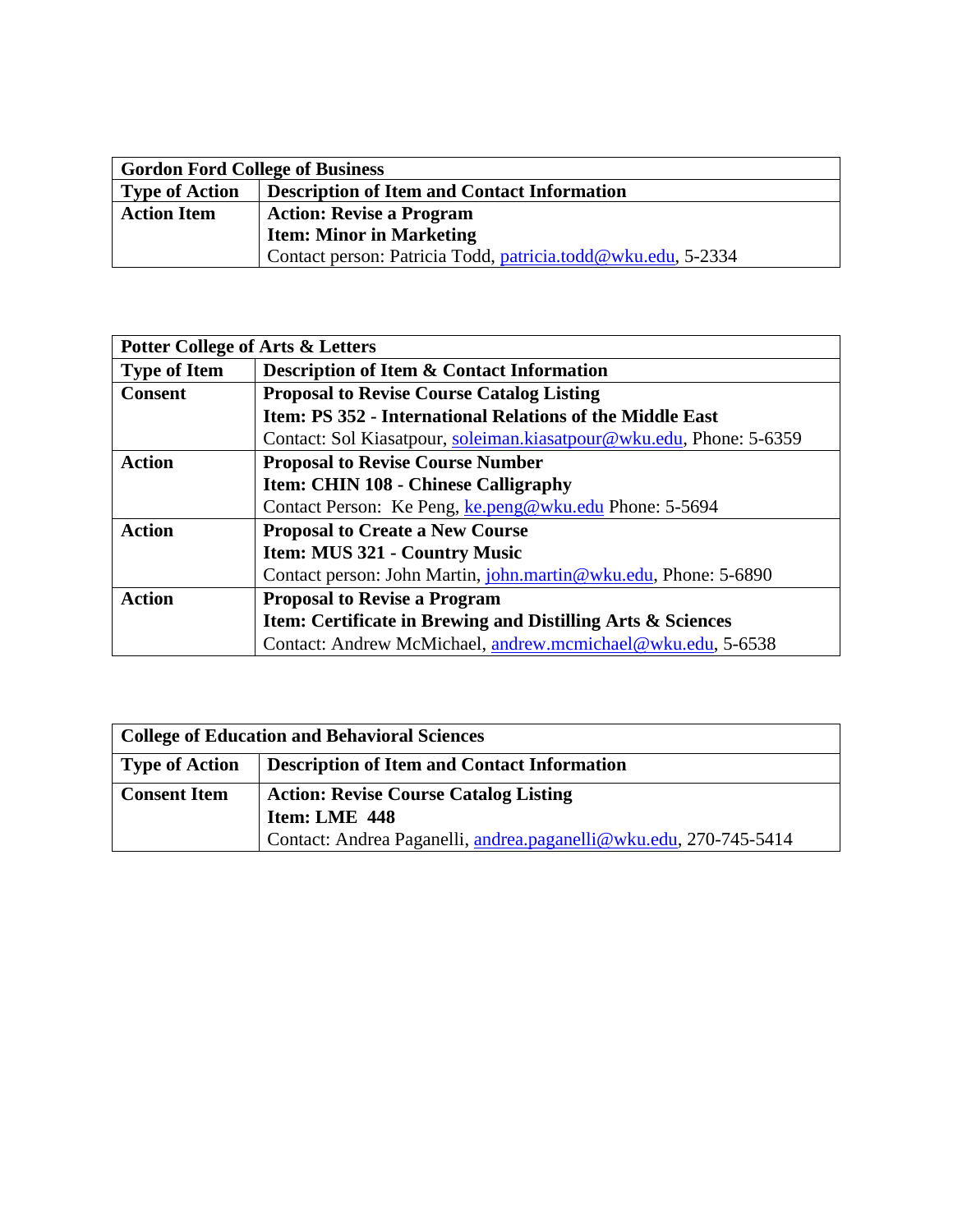Contact Person: Sheila Flener, [Sheila.flener@wku.edu,](mailto:Sheila.flener@wku.edu) 745-4105

## **1. Identification of course:**

- 1.1 Course prefix and number: IDFM 201
- 1.2 Course title: Interior Design Studio I
- **2. Current prerequisites/co-requisites:**  Pre-requisites: None Co-requisites: IDFM 120, and 243
- **3. Proposed prerequisites/co-requisites:** Prerequisites: None Co-requisites: IDFM 243
- **4. Rationale for the revision of prerequisites/co-requisites:** The content of IDFM 120 (Visual Design I) which covers sketching and ideation is not used in IDFM 201 (Interior Design Studio I). The content of Interior Design Studio I covers mechanical drafting techniques. The pre-requisite/co-requisite was previously used for sequencing in the major. Currently with students coming in with 15 or more credit hours we are having to lift holds to allow students to matriculate through the system in a timely fashion.

# **5. Effect on completion of major/minor sequence:** None

#### **6. Proposed term for implementation:** Fall 2019

| <b>Applied Human Sciences Department</b>       | 10/19/2018 |  |
|------------------------------------------------|------------|--|
| <b>CHHS Undergraduate Curriculum Committee</b> | 11/09/2018 |  |
| Undergraduate Curriculum Committee             |            |  |
| <b>University Senate</b>                       |            |  |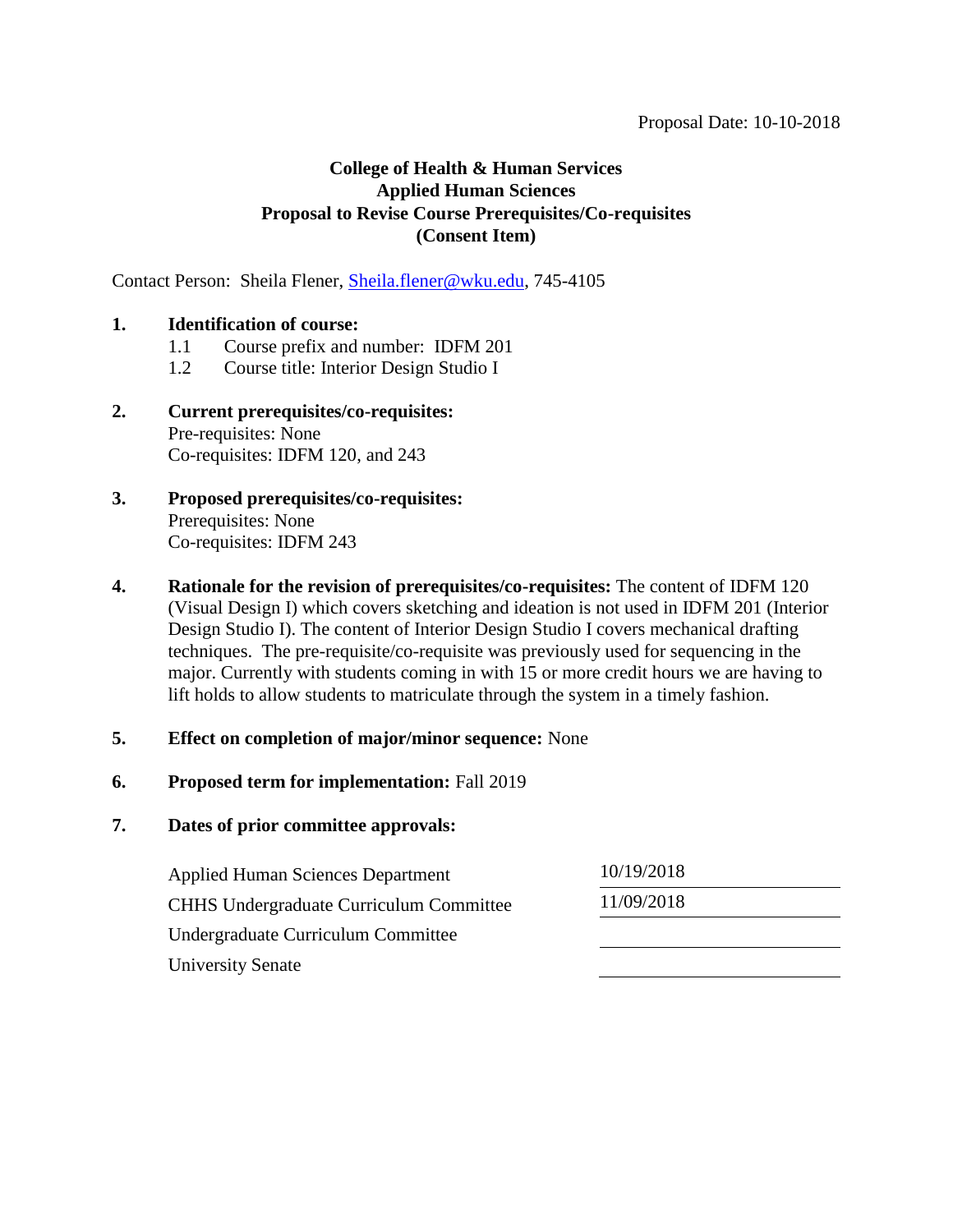Contact Person: Sheila Flener, [Sheila.flener@wku.edu,](mailto:Sheila.flener@wku.edu) 745-4105

## **1. Identification of course:**

- 1.1 Course prefix and number: IDFM 221
- 1.2 Course title: Visual Design II
- **2. Current prerequisites:**  Prerequisites: IDFM 120
- **3. Proposed prerequisites:** Prerequisites: None
- **4. Rationale for the revision of prerequisites:** The content of IDFM 221 (Visual Design II) does not rely on the content of IDFM 120 (Visual I) for students to be successful. The pre-requisite/co-requisite was previously used for sequencing in the major. Currently with students coming in with 15 or more credit hours, we are having to lift holds to allow students to matriculate through the system in a timely fashion.
- **5. Effect on completion of major/minor sequence:** None
- **6. Proposed term for implementation:** Fall 2019

| <b>Applied Human Sciences Department</b>       | 10/19/2018 |
|------------------------------------------------|------------|
| <b>CHHS Undergraduate Curriculum Committee</b> | 11/09/2018 |
| Undergraduate Curriculum Committee             |            |
| <b>University Senate</b>                       |            |
|                                                |            |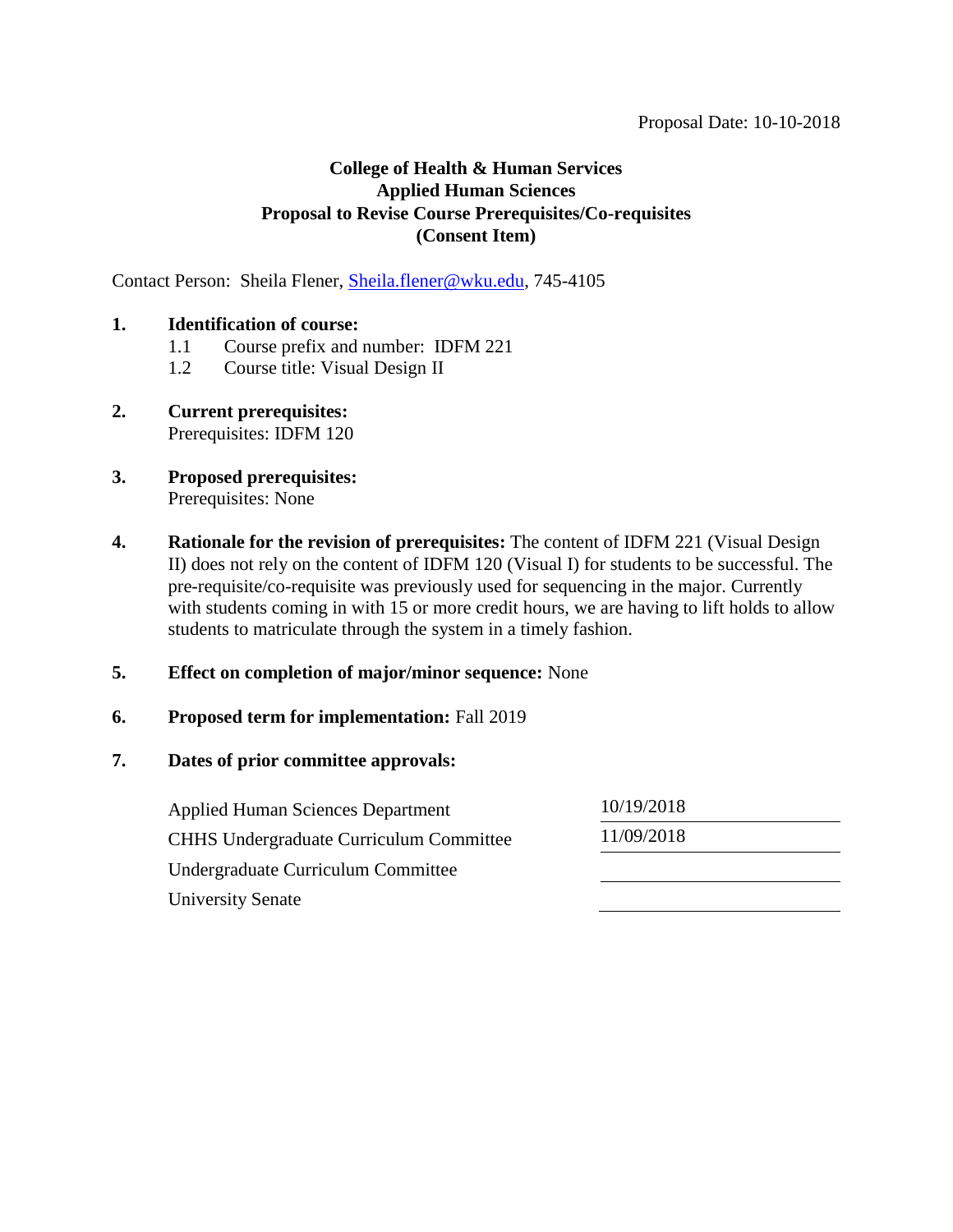Contact Person: Sheila Flener, [Sheila.flener@wku.edu,](mailto:Sheila.flener@wku.edu) 745-4105

## **1. Identification of course:**

- 1.1 Course prefix and number: IDFM 300
- 1.2 Course title: Interior Design Studio II

# **2. Current prerequisites/co-requisites:**  Pre-requisites: IDFM 201 and IDFM 243 Co-requisites: IDFM 222

- **3. Proposed prerequisites/co-requisites:** Pre-requisites: IDFM 120, 201 and 243 Co-requisites: IDFM 222
- **4. Rationale for the revision of prerequisites/co-requisites:** The content from IDFM 120 (Visual Design I), ideation and sketching is used in the programming phase of design. Students will be expected to show they have an understanding of this phase of the design process.

#### **5. Effect on completion of major/minor sequence:** None

#### **6. Proposed term for implementation:** Fall 2019

| <b>Applied Human Sciences Department</b>       | 10/19/2018 |
|------------------------------------------------|------------|
| <b>CHHS</b> Undergraduate Curriculum Committee | 11/09/2018 |
| Undergraduate Curriculum Committee             |            |
| <b>University Senate</b>                       |            |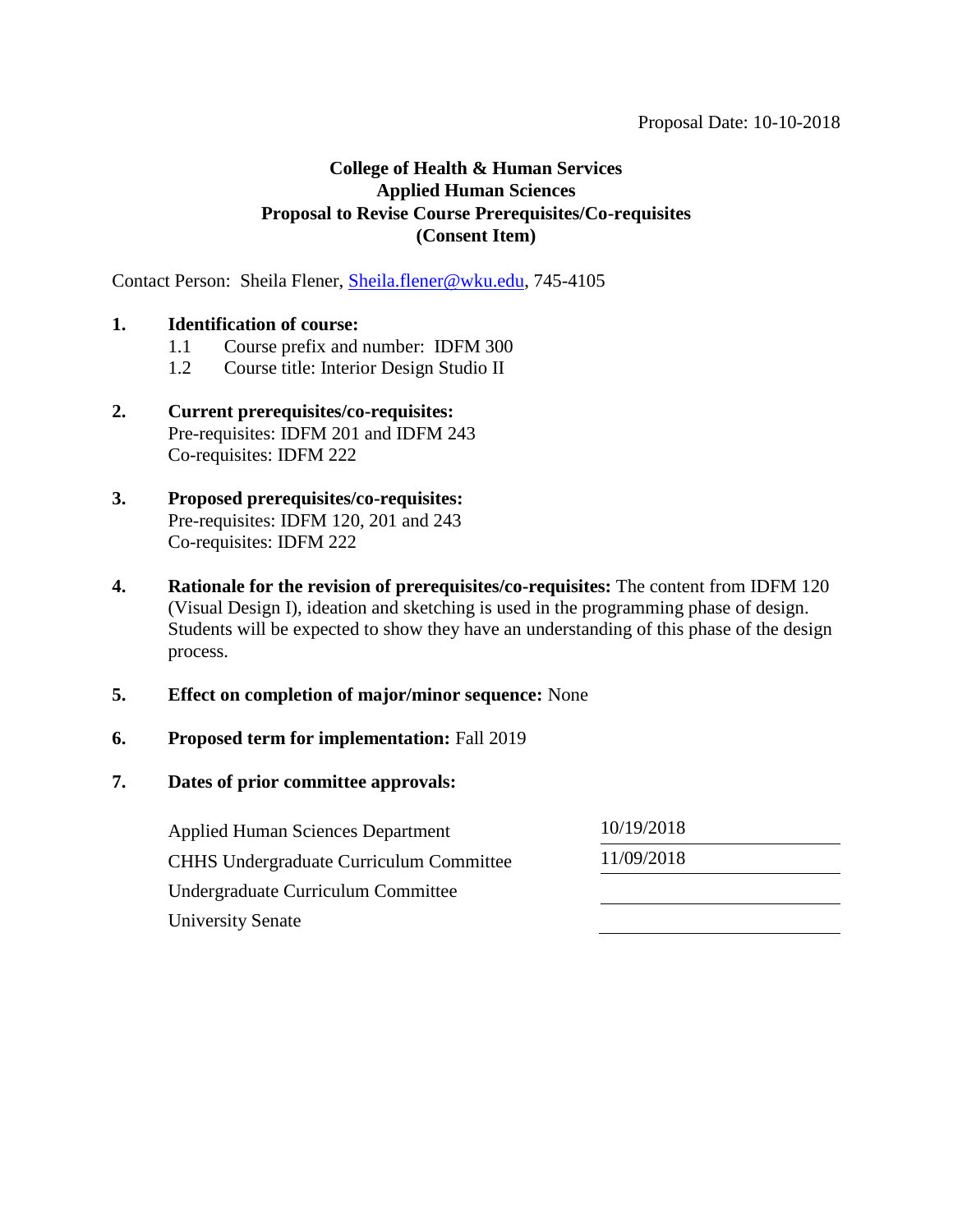Contact Person: Tannaz Soltani, [tannaz.soltani@wku.edu](mailto:tannaz.soltani@wku.edu) , (270) 745-4744

## **1. Identification of course:**

- 1.1 Course prefix and number: HMD 375
- 1.2 Course title: Meeting and Convention Management

#### **2. Current prerequisites:** Prerequisite: HMD 271 and junior standing.

# **3. Proposed prerequisites:**

Prerequisite: Sophomore standing.

#### **4. Rationale for the revision of prerequisites:**

HMD 271 (Meeting and Convention Management), has been dropped from the list of required courses for the Meeting and Convention Planning minor. It does not provide fundamental information necessary to take HMD 375.

#### **5. Effect on completion of major/minor sequence:**

This change will improve sequencing and progression toward completion for Meeting and Convention Planning minor.

#### **6. Proposed term for implementation:** Fall 2019

#### **7. Dates of prior committee approvals:**

Applied Human Sciences Department 10/24/2018 CHHS Undergraduate Curriculum Committee 11/09/2018 Undergraduate Curriculum Committee University Senate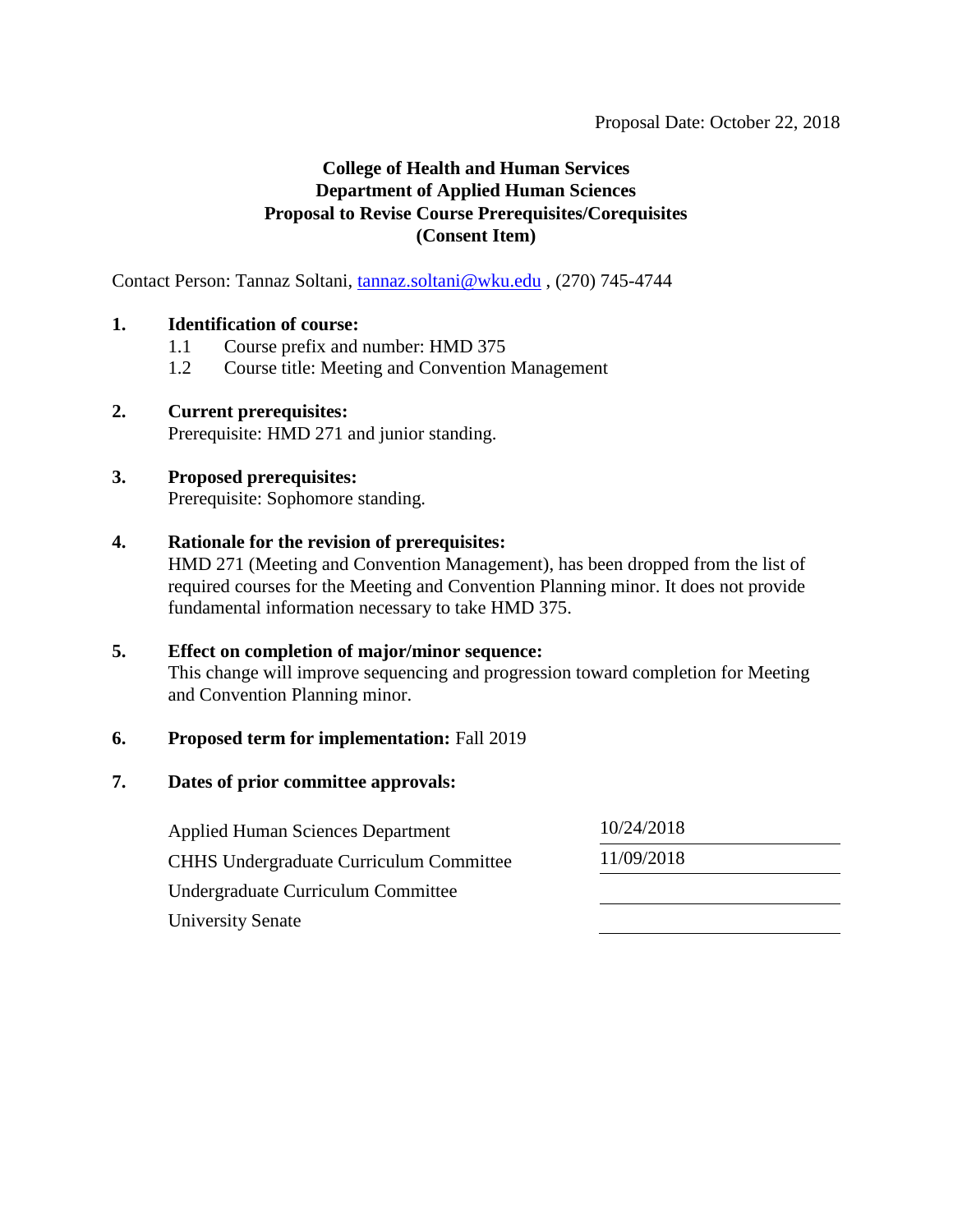Contact Person: Carrie Cox, [carrie.cox@wku.edu,](mailto:carrie.cox@wku.edu) 270-745-3995

#### **1. Identification of course:**

- 1.1 Course prefix and number: IDFM 410
- 1.2 Course title: Internship
- **2. Current prerequisites:**  Prerequisite: IDFM 302 or 334, and 321.
- **3. Proposed prerequisites:**  Prerequisite: IDFM 302 or 335, and 321.
- **4. Rationale for the revision of prerequisites:** IDFM 334 (Apparel Design Management), was deleted and replaced by IDFM 335 in the IDFM major during the spring 2018 semester.
- **5. Effect on completion of major/minor sequence:** No effect
- **6. Proposed term for implementation:** Fall 2019
- **7. Dates of prior committee approvals:**

| <b>Applied Human Sciences Department</b>       | 10/19/2018 |
|------------------------------------------------|------------|
| <b>CHHS Undergraduate Curriculum Committee</b> | 11/09/2018 |
| Undergraduate Curriculum Committee             |            |
| University Senate                              |            |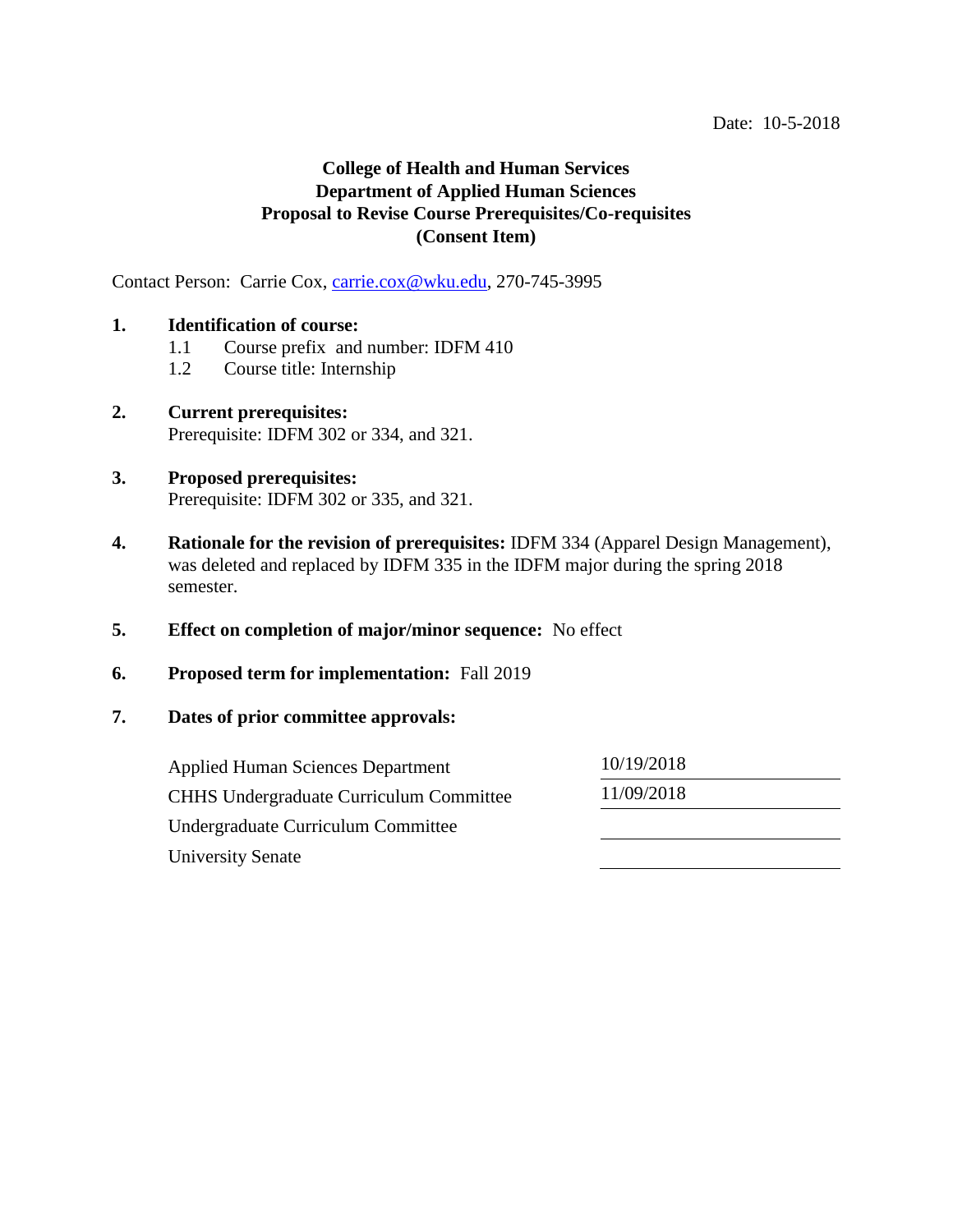Contact Person: Carrie Cox, [carrie.cox@wku.edu,](mailto:carrie.cox@wku.edu) 270-745-3995

#### **1. Identification of course:**

- 1.1 Course prefix and number: IDFM 421
- 1.2 Course title: Portfolio Design
- **2. Current prerequisites:**  Prerequisite: IDFM 302 or IDFM 334, and IDFM 321.

## **3. Proposed prerequisites:**  Prerequisite: IDFM 302 or 335, and 321

- **4. Rationale for the revision of prerequisites:** IDFM 334 (Apparel Design Management), was deleted and replaced by IDFM 335 in the IDFM major during the spring 2018 semester.
- **5. Effect on completion of major/minor sequence:** No effect
- **6. Proposed term for implementation:** Fall 2019
- **7. Dates of prior committee approvals:**

| <b>Applied Human Sciences Department</b>       | 10/19/2018 |  |
|------------------------------------------------|------------|--|
| <b>CHHS Undergraduate Curriculum Committee</b> | 11/09/2018 |  |
| Undergraduate Curriculum Committee             |            |  |
| <b>University Senate</b>                       |            |  |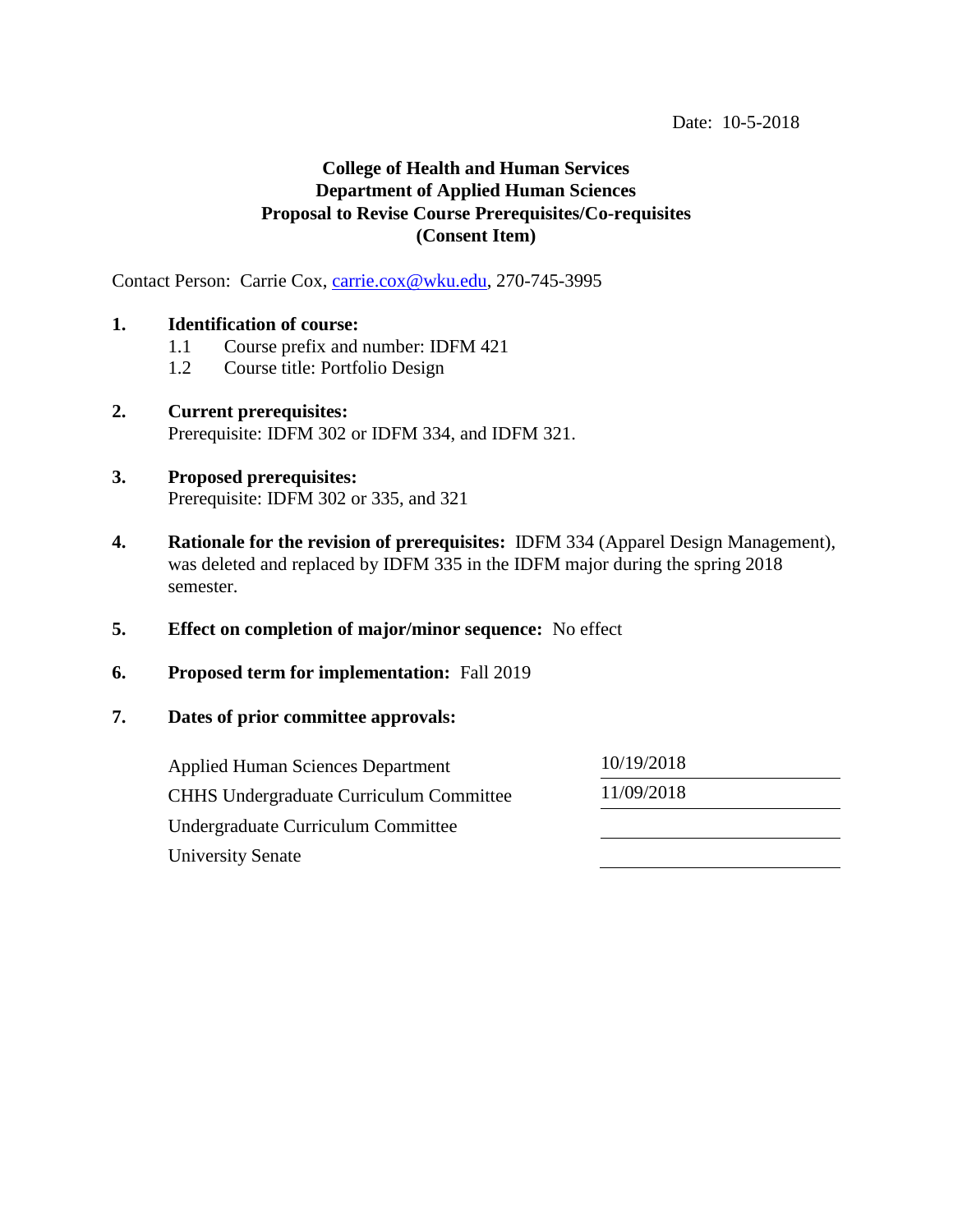Contact Person: Carrie Cox, [carrie.cox@wku.edu,](mailto:carrie.cox@wku.edu) 270-745-3995

#### **1. Identification of course:**

- 1.1 Course prefix and number: IDFM 432
- 1.2 Course title: Visual Merchandising and Promotion
- **2. Current prerequisites:**  Prerequisite: IDFM 120, 221, & 334

## **3. Proposed prerequisites:**  Prerequisite: IDFM 120, 221, & 335

- **4. Rationale for the revision of prerequisites:** IDFM 334 (Apparel Design Management), was deleted and replaced by IDFM 335 in the IDFM major during the spring 2018 semester.
- **5. Effect on completion of major/minor sequence:** No effect
- **6. Proposed term for implementation:** Fall 2019
- **7. Dates of prior committee approvals:**

| <b>Applied Human Sciences Department</b>       | 10/19/2018 |  |
|------------------------------------------------|------------|--|
| <b>CHHS Undergraduate Curriculum Committee</b> | 11/09/2018 |  |
| Undergraduate Curriculum Committee             |            |  |
| <b>University Senate</b>                       |            |  |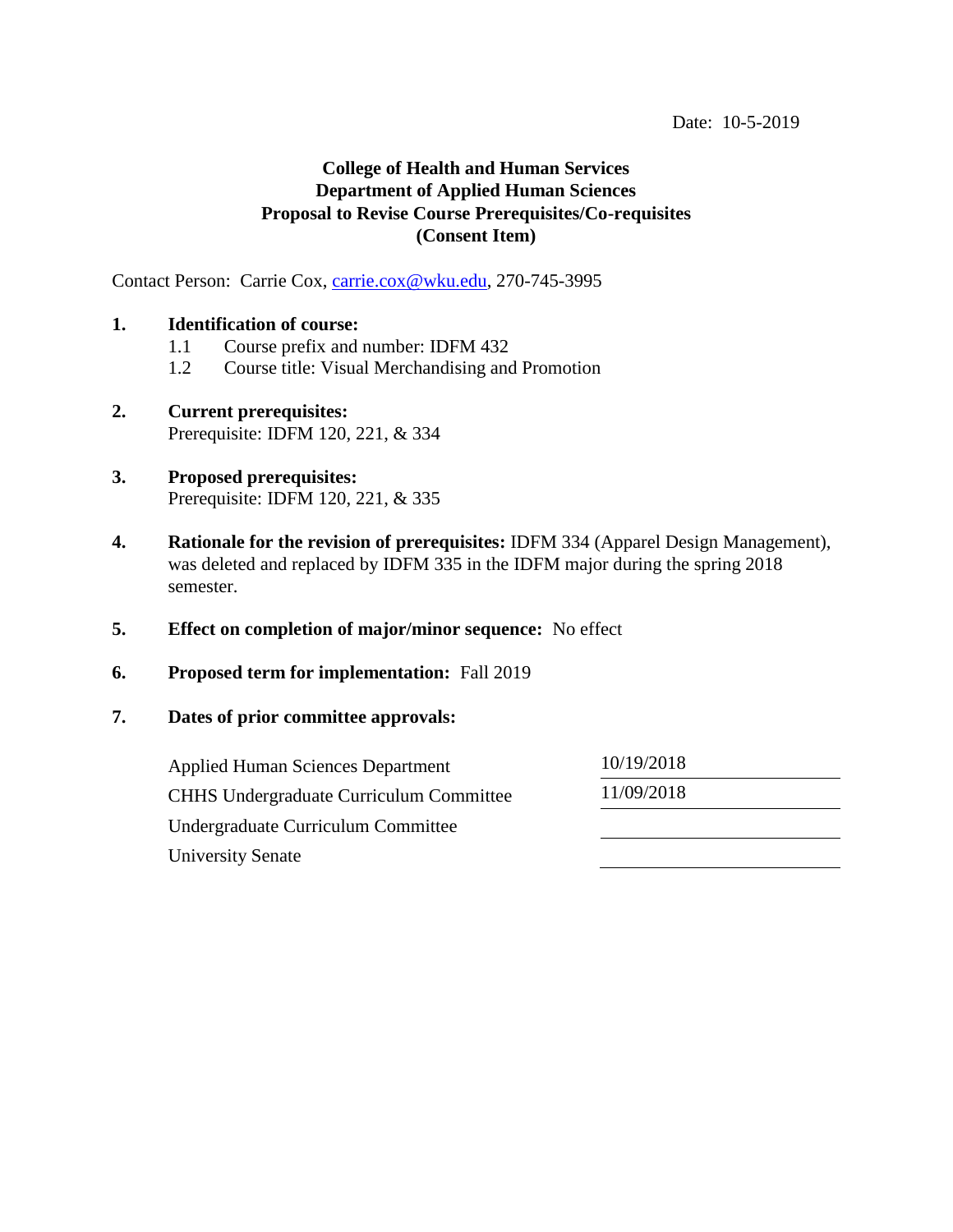Contact Person: Carrie Cox, [carrie.cox@wku.edu,](mailto:carrie.cox@wku.edu) 270-745-3995

#### **1. Identification of course:**

- 1.1 Course prefix and number: IDFM 433
- 1.2 Course title: Fashion Synthesis
- **2. Current prerequisites:**  Prerequisite: IDFM 333 and 334.
- **3. Proposed prerequisites:**  Prerequisite: IDFM 333 and 335.
- **4. Rationale for the revision of prerequisites:** IDFM 334 (Apparel Design Management), was deleted and replaced by IDFM 335 in the IDFM major during the spring 2018 semester.
- **5. Effect on completion of major/minor sequence:** No effect
- **6. Proposed term for implementation:** Fall 2019
- **7. Dates of prior committee approvals:**

| <b>Applied Human Sciences Department</b>       | 10/19/2018 |  |
|------------------------------------------------|------------|--|
| <b>CHHS Undergraduate Curriculum Committee</b> | 11/09/2018 |  |
| Undergraduate Curriculum Committee             |            |  |
| <b>University Senate</b>                       |            |  |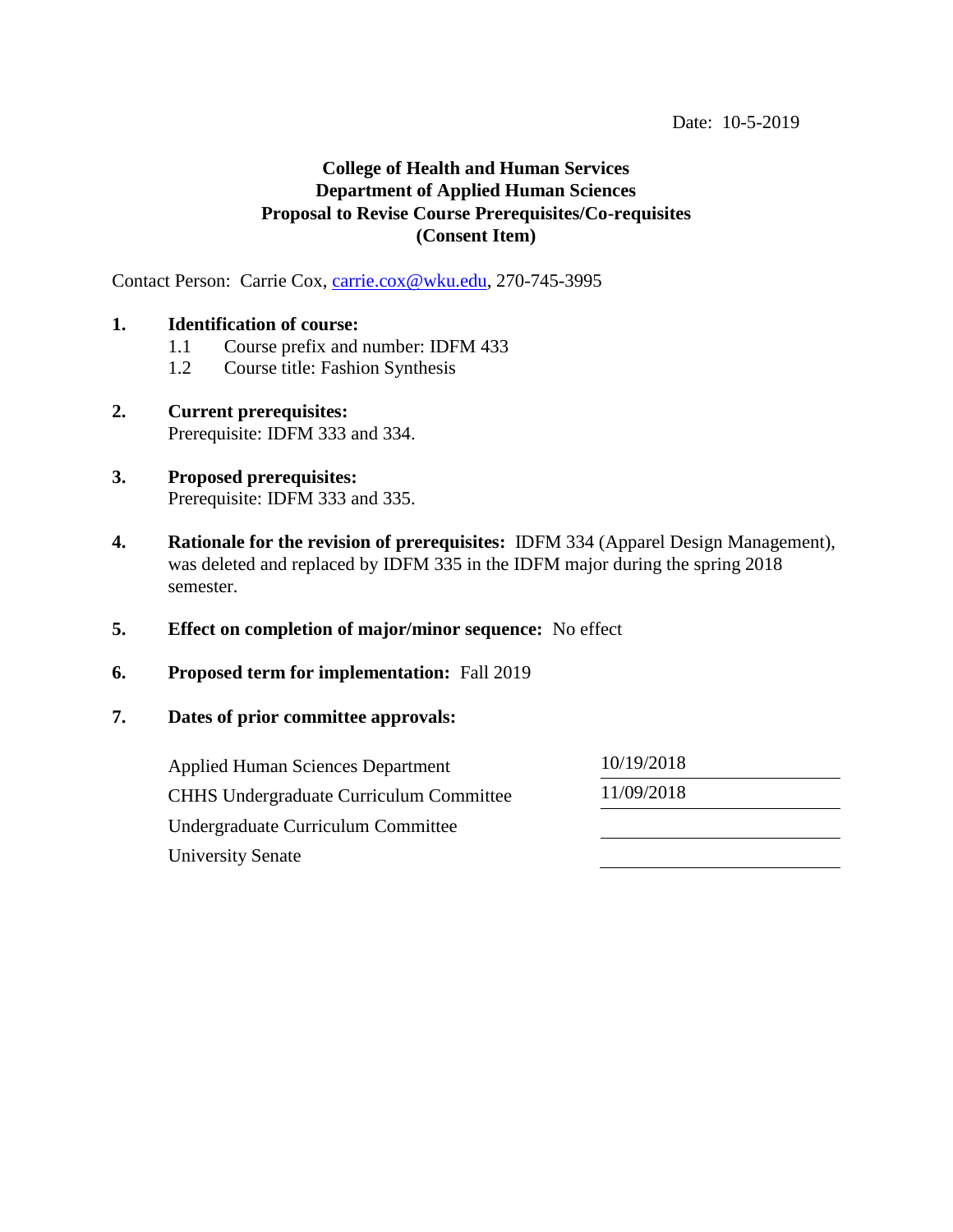Contact Person: Tannaz Soltani, [tannaz.soltani@wku.edu](mailto:tannaz.soltani@wku.edu) , (270) 745-4744

## **1. Identification of course:**

- 1.1 Course prefix and number: HMD 475
- 1.2 Course title: Advanced Hospitality Event Planning
- **2. Current prerequisites:** Prerequisite: HMD 375

# **3. Proposed prerequisites:**

Prerequisite: Sophomore standing

## **4. Rationale for the revision of prerequisites:**

HMD 375 (Meeting and convention Management) and HMD 475 have related content. However, HMD 475 does not build on HMD 375. Both HMD 375 and HMD 475 are required courses for the Meeting and Convention Planning minor and are taught in rotation. This change will provide flexibility to students to take these courses as they are offered.

## **5. Effect on completion of major/minor sequence:**

This change will improve sequencing and progression toward completion for Meeting and Convention Planning minor.

#### **6. Proposed term for implementation:** Fall 2019

| <b>Applied Human Sciences Department</b>       | 10-24-2018 |  |
|------------------------------------------------|------------|--|
| <b>CHHS Undergraduate Curriculum Committee</b> | 11/9/2018  |  |
| Undergraduate Curriculum Committee             |            |  |
| <b>University Senate</b>                       |            |  |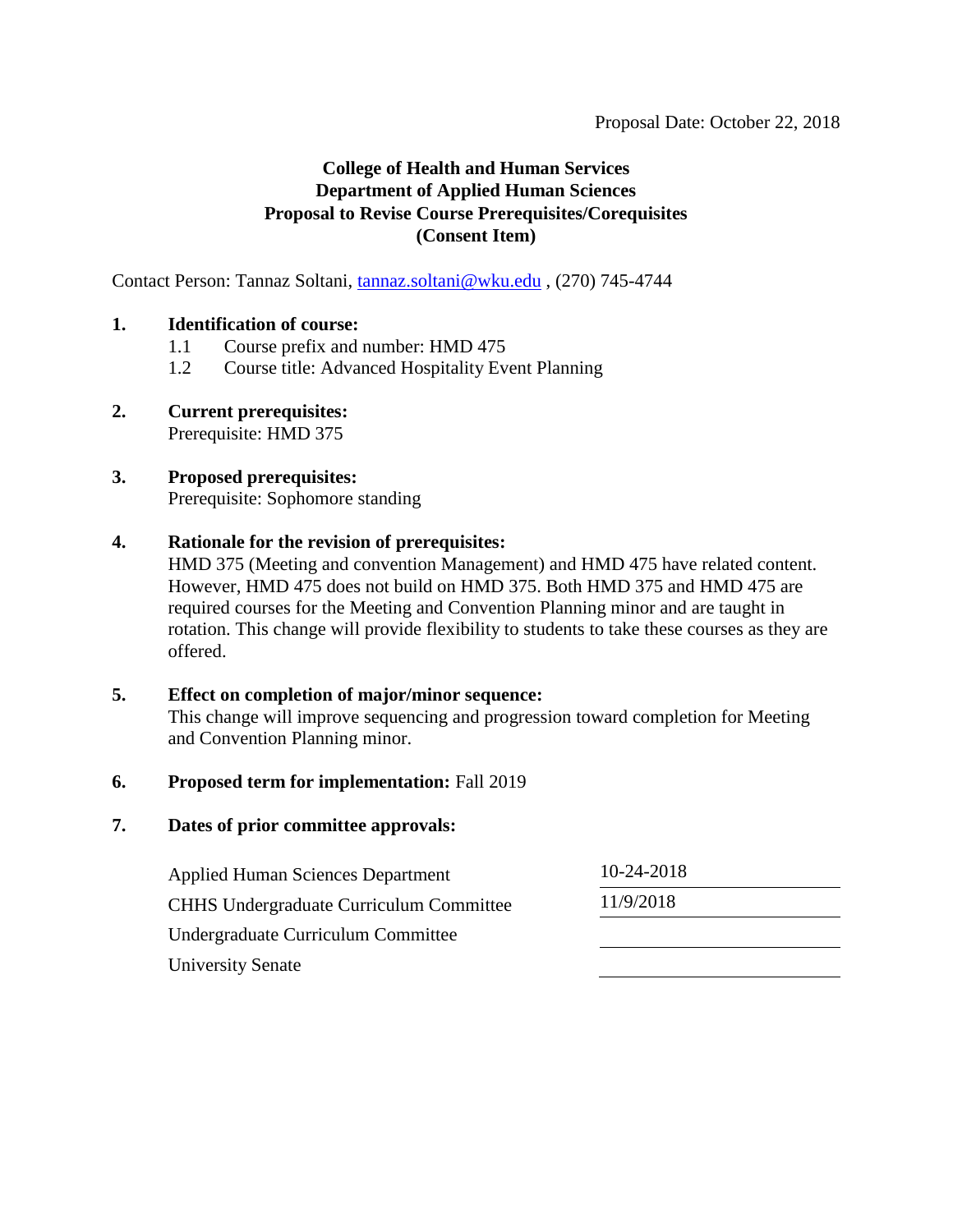**Proposal to Revise a program: Gordon Ford College of Business Department/Unit: Marketing Department**

## **Section 1: Proponent Contact Information**

**1.1** Patricia Todd **1.2** patricia.todd@wku.edu **1.3** 270-745-2334

## **Section 2: Program Information**

**2.1** Current Program reference number: 413

**2.2** Current Program title: Marketing Minor

**2.3** Current total number of credits required in the program: 24 / 27

#### **Section 3: Proposed program revisions and rationales**

- **3.1** Change MATH 116 to MATH 123 in the undergraduate course catalog description of the Marketing Minor. MATH 123 has replaced MATH 116 at the college level. Therefore, the minor descriptionin the undergraduate course catalog needs to be updated to be in compliance that change.
- **3.2** Add "At least 6 hours must be unduplicated from courses counted in the major" to the Marketing Minor description in the undergraduate course catalog so that it is consistent with other materials that define the requirements for the Marketing Minor.

#### **Section 4: Consultations : None**

**Section 5: Proposed term for implementation:** Fall 2019

**Section 6: Approval Flow Dates:** 

**Proposing department/unit: Marketing Department: 9/7/2018**

**Gordon Ford College of Business Curriculum Committee: 11/8/2018**

**Undergraduate Curriculum Committee:**

**University Senate:**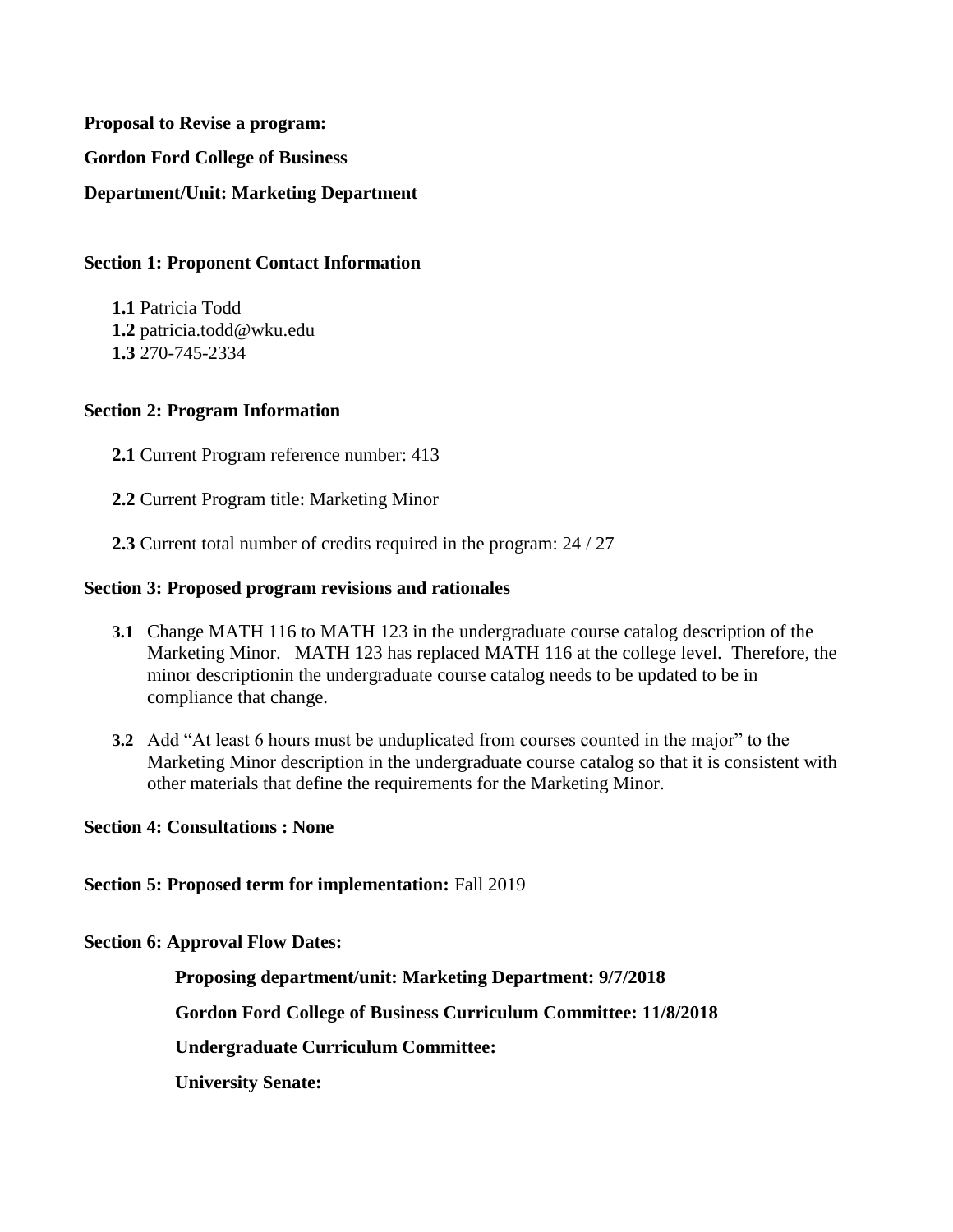#### **Section 7: Required Appendices: Current & proposed program descriptions:**

#### **7.1 Current Program Description**

Minor in Marketing Reference Number: 413 Minimum Hours for Minor: 24 / 27 The Marketing minor provides an attractive complement to many traditional liberal arts majors. Combinations of marketing with foreign language, agriculture, advertising, the performing arts, sports, health care and hospitality services, fashion retailing and others would broaden and strengthen career options. Marketing has a role in any occupational field that involves consumers and the choices which they make. The marketing minor is also appropriate for business majors who wish to increase their understanding of marketing. Students who are business majors must take 15 hours of marketing courses beyond MKT 220. The minor requires 24 to 27 semester hours. MATH  $\frac{116}{116}$  and SOCL 100 or PSY 100/PSYS 100 are recommended as background courses before beginning the minor though they are not a part of the minor program.

#### **7.2 Proposed Program Description: (**On a separate pages):

Minor in Marketing Reference Number: 413 Minimum Hours for Minor: 24 / 27 The Marketing minor provides an attractive complement to many traditional liberal arts majors. Combinations of marketing with foreign language, agriculture, advertising, the performing arts, sports, health care and hospitality services, fashion retailing and others would broaden and strengthen career options. Marketing has a role in any occupational field that involves consumers and the choices which they make. The marketing minor is also appropriate for business majors who wish to increase their understanding of marketing. Students who are business majors must take 15 hours of marketing courses beyond MKT 220. The minor requires 24 to 27 semester hours. At least 6 hours must be unduplicated from courses counted in the major. MATH 123 or any calculus class or have a Math ACT of at least 26 or a Math SAT of at least 610 and SOCL 100 or PSY 100/PSYS 100 are recommended as background courses before beginning the minor though they are not a part of the minor program.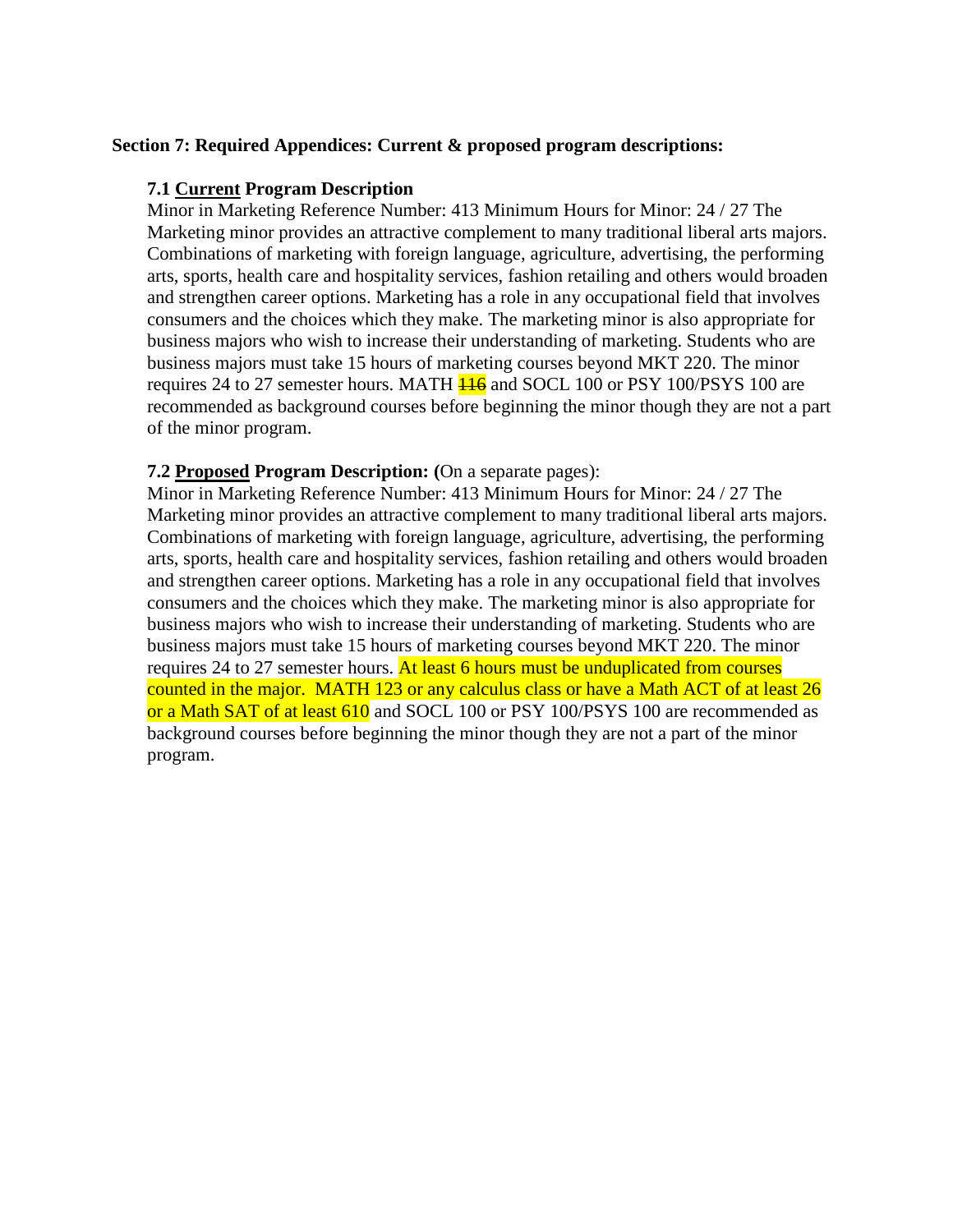# **Potter College of Arts & Letters Political Science Department Proposal to Revise Course Catalog Listing (Consent Item)**

Contact Person: Sol Kiasatpour [soleiman.kiasatpour@wku.edu](mailto:soleiman.kiasatpour@wku.edu) 5-6359

#### **1. Identification of course:**

- 1.1 Course prefix (subject area) and number: PS 352
- 1.2 Course title: International Relations of the Middle East
- **2. Current course catalog listing:** Studies of relations between states in the area and their individual and collective relations with international organizations and with the Western and Russian blocs.
- **3. Proposed course catalog listing:** Introduction to international relations of Middle East and North Africa from historical, theoretical and contemporary perspectives. Focuses on interstate, regional and transnational relations.
- **4. Rationale for revision of the course catalog listing:** Course had been suspended, but was reactivated in Spring. The proposed course description updates an outdated description.
- **5. Proposed term for implementation:** Next Available

| Department of Political Science     | 11/8/2018  |  |
|-------------------------------------|------------|--|
| Potter College Curriculum Committee | 11/19/2018 |  |
| Undergraduate Curriculum Committee  |            |  |
| <b>University Senate</b>            |            |  |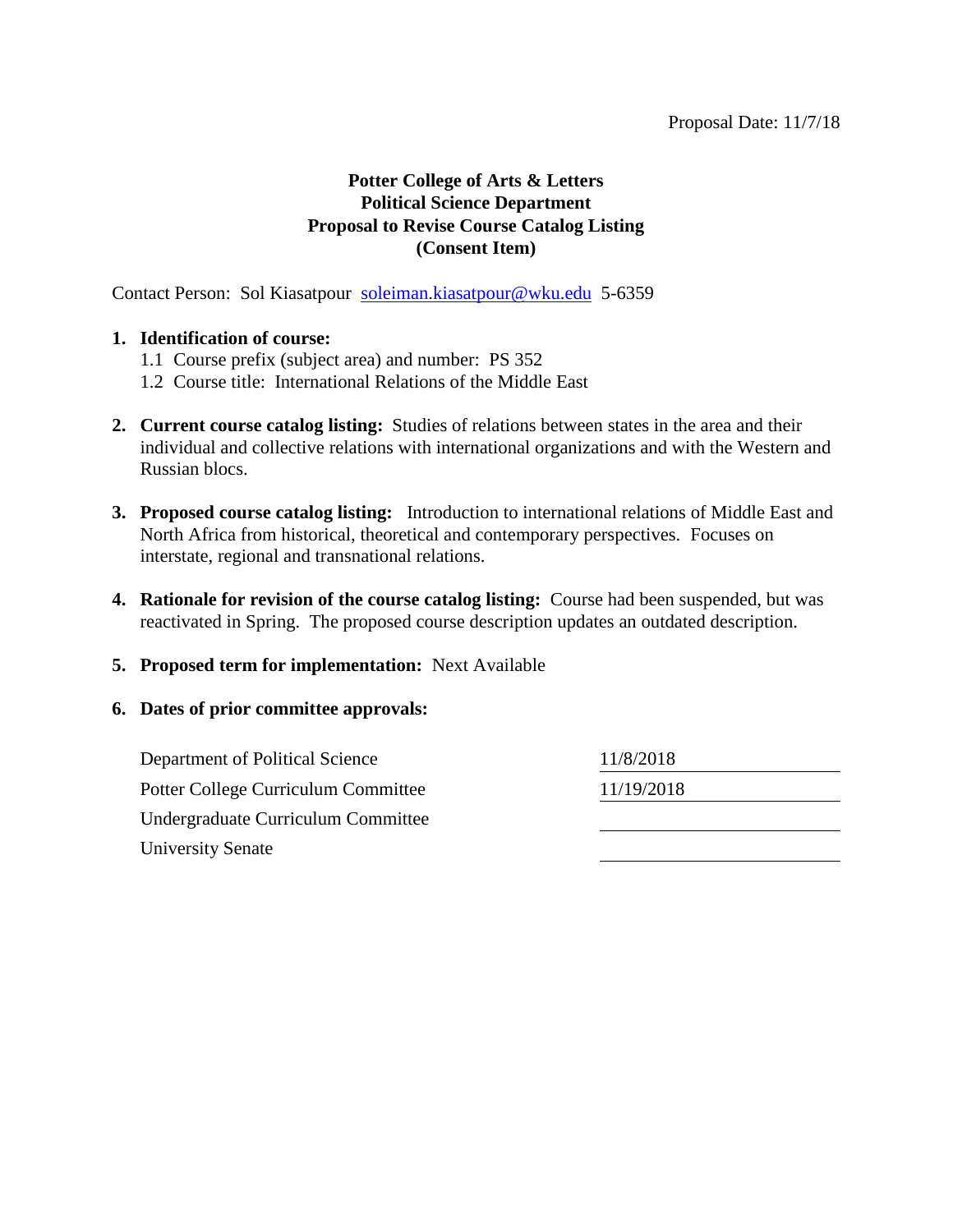# **Potter College of Arts & Letters Department of Modern Languages Proposal to Revise Course Number (Action)**

Contact Person: Ke Peng, [ke.peng@wku.edu,](mailto:ke.peng@wku.edu) (270) 745-5694

## **1. Identification of proposed course**

- 1.1 Course prefix (subject area) and number: CHIN 108
- 1.2 Course title: Chinese Calligraphy
- **2. Proposed course number:** CHIN 208

## 3. **Rationale for revision of course number:**

Teaching this course for several iterations already as a 100-level course has helped us discern that due to the learning outcomes and the academic expectations, it would be more appropriate to offer this as a 200-level course. Students engage in the cultural practice of calligraphy, they compare writing systems, and they gain an understanding of the meaning of calligraphy as a practice and product in Chinese culture.

# **4. Proposed term for implementation:** Next available

# **5. Dates of prior committee approvals:**

Department of Modern Languages April 14, 2018 Potter College Curriculum Committee November 19, 2018 Undergraduate Curriculum Committee University Senate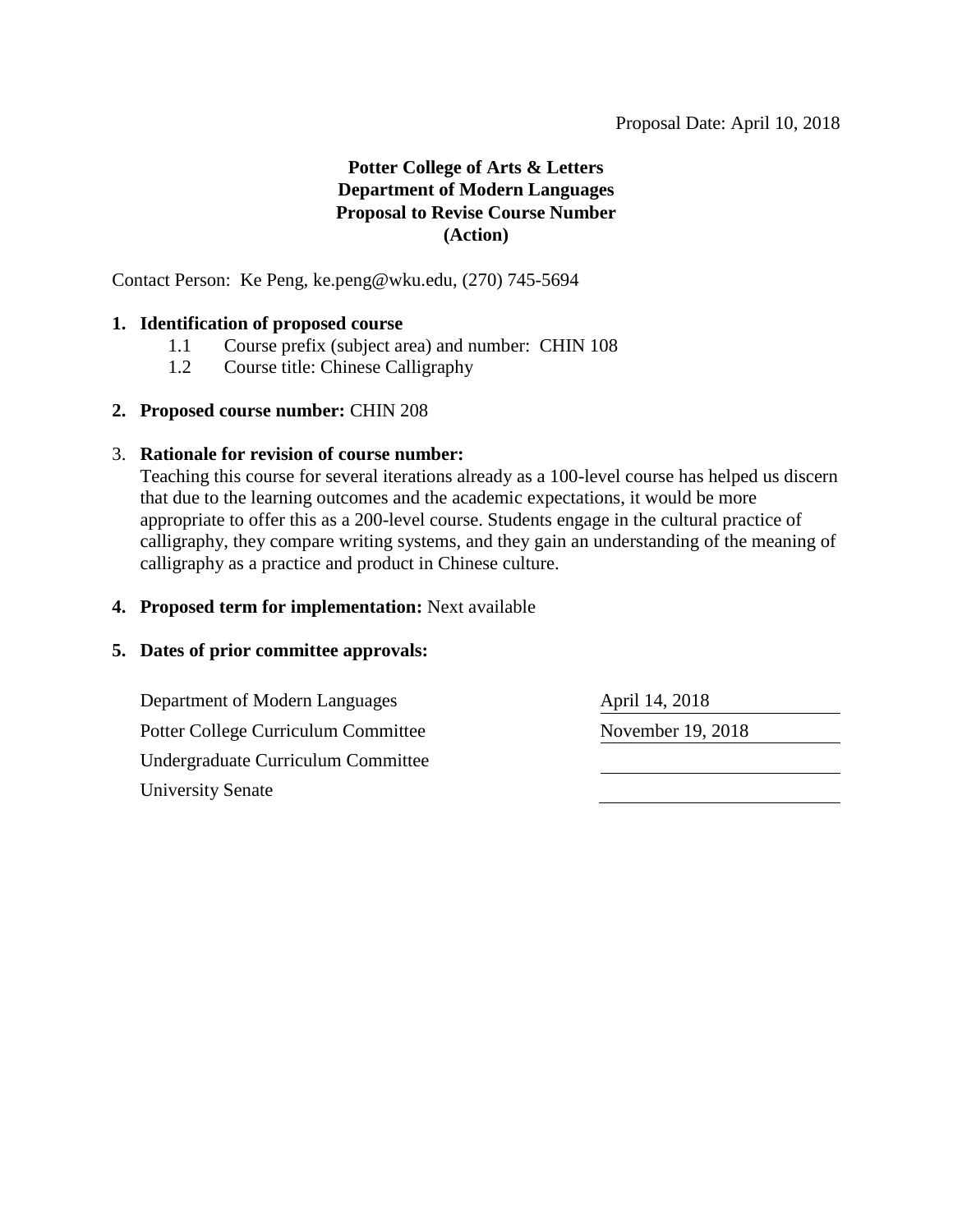## **(Action Item)**

**Proposal to Create a New Course:** MUS 321 Country Music **Potter College of Arts & Letters Department/Unit:** Music

#### **Section 1: Proponent Contact Information**

**1.1 Name/Title:** John Martin, Instructor **1.2 Email address:** john.martin@wku.edu **1.3 Phone #** (270) 745**-**6890

#### **Section 2: Course Catalog Information**

- **2.1 Course prefix (subject area) and number:** MUS 321
- **2.2 Course CIP code:** 50.0902
- **2.3 Course title:** Country Music
- **2.4 Abbreviated Course title:** Country Music
- **2.5 Credit hours/Variable credit:** 3
- **2.6 Repeatability:** N/A
- **2.7 Course Term: Is this course intended to span more than a single term?**  No
- **2.8 Course Catalog Description:** A study of the country music genre in the United States from the 1920s to the present, emphasizing performers, instrumentation, and lyric content, as well as cultural, social, economic, and political impacts in specific geographic regions.
- **2.9 Prerequisite/Corequisites/Restrictions:** N/A proposed as a Connections Colonnades course, with approval those prerequisites will apply.
- **2.10 Additional Enrollment Requirements:** N/A
- **2.11 Other Special Course Requirements:** N/A
- **2.12 Grade Type:** students will be assigned a standard A-F final grade.
- **2.13 Schedule Type:** lecture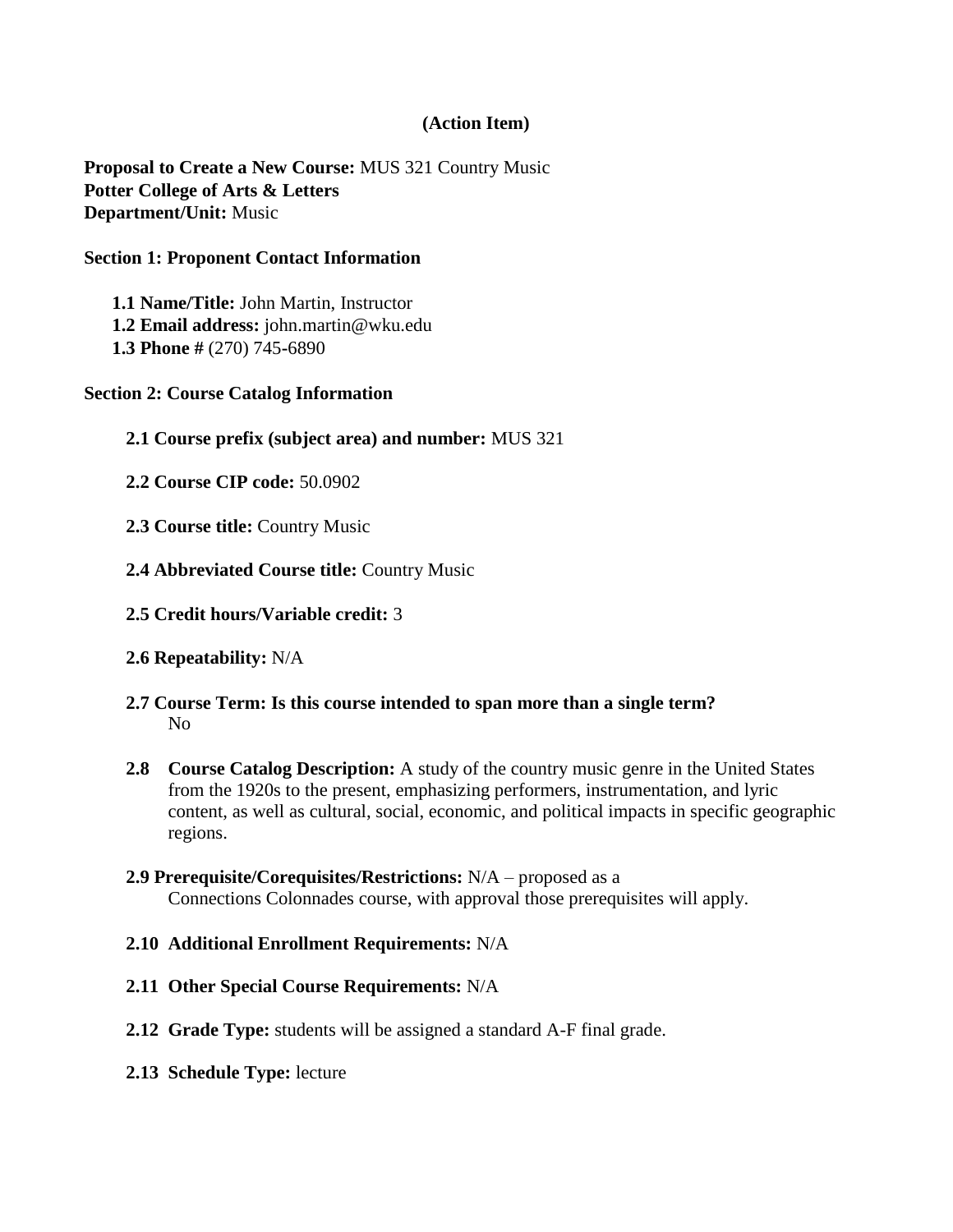## **Section 3: Description of proposed course**

# **3.1 Course Content Summary:**

- I: The Early Years (1920s and 1930s)
	- A. Birth of Country Music
	- B. National Stars on the Horizon
	- C. New Traditions, Cowboys, and Jazz
- II. WWII and after (1940s and 1950s)
	- A. Honky-Tonk and Rockabilly Revolution
	- B. The birth of Bluegrass
	- C. The Nashville sound
- III. Coast to coast (1960s and 1970s)
	- A. California Country and Country Rock
	- B. Classic Country
	- C. Outlaw Country and Southern Rock Rebellion
- IV. Expansion (1980s and 1990s)
	- A. Urban Cowboys
	- B. Neo-traditionalists
	- C. The commercial Country explosion
- V. Country music navigates genre (1990s and 2000s)
	- A. Alternative country
	- B. Redefining Country
	- C. Breaking borders

# **3.2 Learning Outcomes:**

Through this course students should be able to:

- recognize different musical styles associated with Country music
- understand the regional impact of these styles
- appreciate the economic and social status of the time
- understand the common instruments used in Country music
- understand common vocal and instrumental techniques
- appreciate the importance of specific artists/performers

Colonnade Connections outcomes will also be listed upon approval:

Through this course students should be able to:

- analyze issues on local and global scales
- examine the local and global interrelationships of one or more issues
- evaluate the consequences of decision-making on local and global scales
- **3.3 Assessment/Evaluation:** Students will be evaluated with exams and written assignments.

# **Section 4: Rationale**

**4.1 Reason for developing this proposed course**: An understanding of Country music, and its genesis, is necessary for anyone wishing to understand other forms of popular music.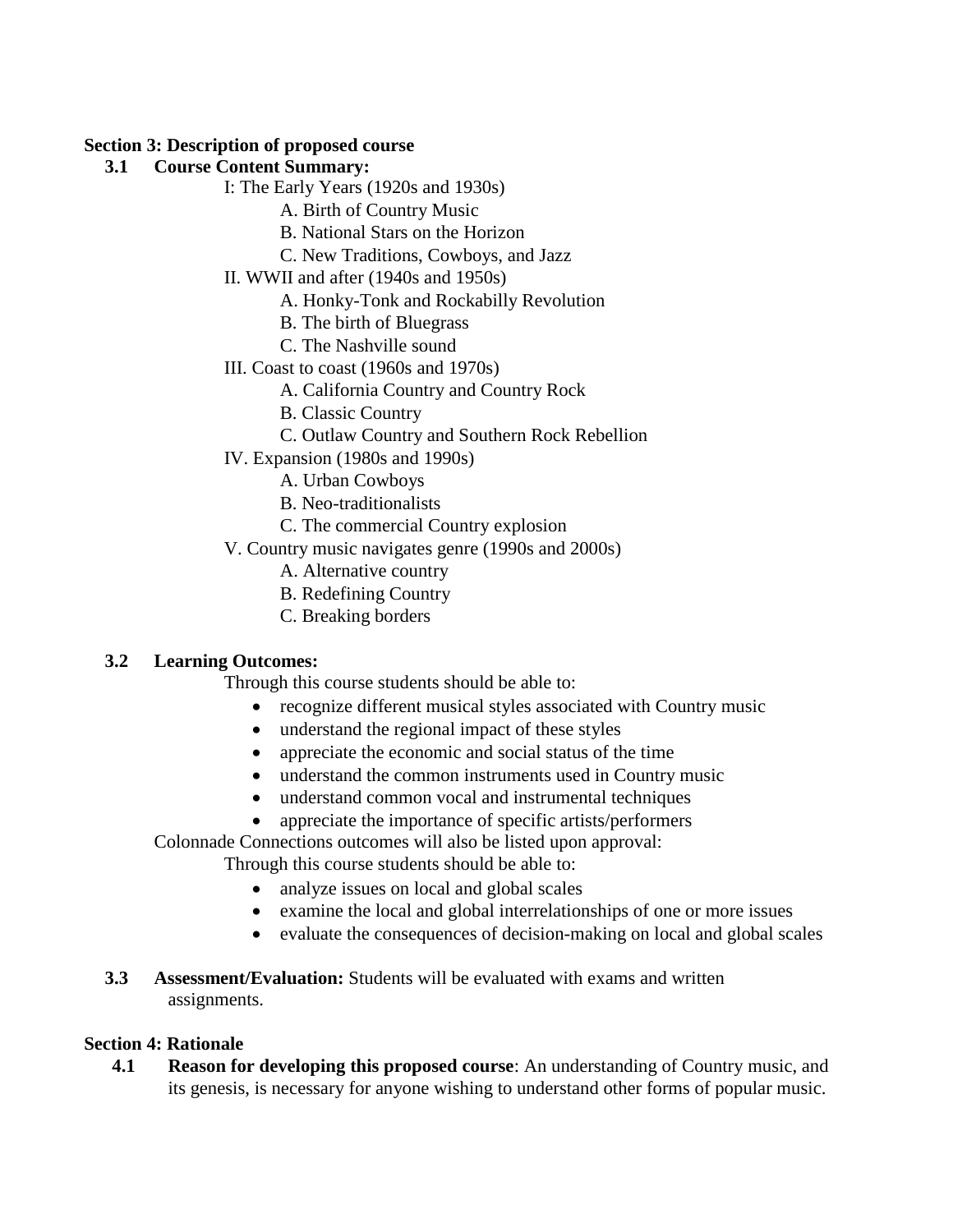Country music has been influenced by numerous styles of music, and has had a profound influence on almost every popular style of music today. Since the heart of Country music, Nashville, Tenn., is a mere hour away from WKU's campus, this course will study music and people that have their origins within this region. Many legends of Country music are from Kentucky, including Bill Monroe, Loretta Lynn, Everly Brothers, Merle Travis, and Ricky Skaggs, to name a very few.

This is a new course intended to be a Colonnade offering under the Local to Global category.

# **4.2 Relationship to similar courses offered by other university departments/units:**

- Do any other courses already being offered by other university departments/units share content with this proposed course? Yes
- Are any of the proposed pre/co-requisites for this course offered by another university department/unit? NO
- If the answer to both questions is NO, simply proceed to item 5.
- If the answer to either of those questions is YES, indicate here who in the affected departments/units was consulted, and the dates of those consultations: Folk Studies and Anthropology-Darlene Applegate, Nov. 19, 2018

# **Section 5: Projected Enrollments/Resources**

- **5.1 How many students per section are expected to enroll in this proposed course?** 30
- **5.2 How many sections of this course per academic year will be offered?** 1
- **5.3 How many students per academic year are expected to enroll?** 30
- **5.4 How were these projections calculated? Explain any supporting evidence/data you have for arriving at these projections.** This projection is based on current enrollment for similar MUS courses.
- **5.5 Proposed method of staffing:** Current staffing is sufficient. I currently teach MUS 322 Blues Music in Fall and Spring. I intend to replace MUS 322 Blues in the Fall with this course, teaching Blues in the Spring and Country Music in the Fall.
- **5.6 Instructional technology resources:** Current technology resources are sufficient.
- **5.7 Library resources:** Will this proposed course require the use of library resources (books, journals, reference materials, audio-visual materials, electronic databases, etc.)? NO

If YES, was a [Library Resources Form](https://www.wku.edu/library/forms.php) submitted to the appropriate collection development librarian prior to consideration at the college curriculum level?

# **Section 6: Proposed term for implementation:** next available

# **Section 7: Supplemental/Supporting Documentation**: N/A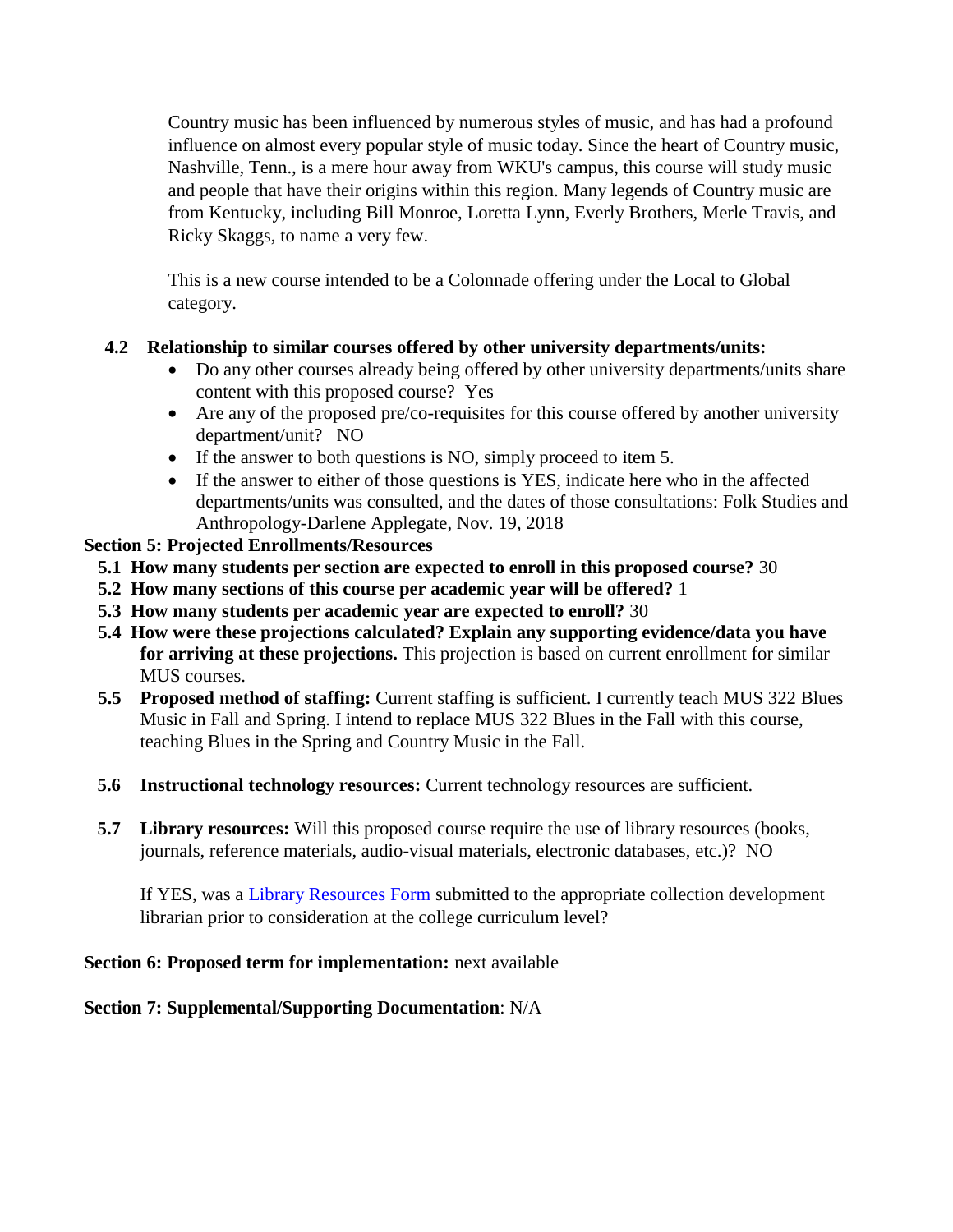# **Potter College of Arts & Letters Dean's Office Proposal to Revise A Program (Action Item)**

Contact Person: Andrew McMichae[landrew.mcmichael@wku.edu5](mailto:andrew.mcmichael@wku.edu)-6538

## **1. Identification of program:**

- 1.1 Current program reference number: 1733
- 1.2 Current program title: Brewing and Distilling Arts & Sciences
- 1.3 Credit hours: 12-15
- **2. Identification of the proposed program changes:** Adding GEO 386—Geography of Potent Potables: Brewing Distilling, and Winemaking as an optional course.

We have consulted with the faculty member in GEOG, who will offer this course each spring, while the HIST course will be offered each fall.

| <b>Current Program</b>                 | <b>Proposed Program</b>                     |
|----------------------------------------|---------------------------------------------|
| BDAS 300 (3): The Science of           | BDAS 300 (3): The Science of Fermentation   |
| Fermentation in Brewing and Distilling | in Brewing and Distilling                   |
| ENT 312 $(3)$ : Entrepreneurship       | ENT 312 $(3)$ : Entrepreneurship            |
| HIST 341 (3): A Cultural History of    | Either                                      |
| Alcohol                                | HIST 341 (3): A Cultural History of Alcohol |
|                                        | <sub>or</sub>                               |
| BDAS $495$ (1-3): Internship           | GEO 386 (3): Geography of Potent            |
|                                        | <b>Potables: Brewing Distilling, and</b>    |
|                                        | Winemaking                                  |
|                                        | BDAS $495$ (1-3): Internship in Brewing     |
|                                        | Distilling                                  |
| Total: $10 - 12$                       |                                             |
|                                        | Total: $10 - 12$                            |

## **3. Detailed program description:**

**4. Rationale for the proposed program change:** This will give students a bit more flexibility in the courses they take, while maintaining the liberal arts section of the certificate. It will not increase the credit hours, nor will it impede any current students' path to graduation.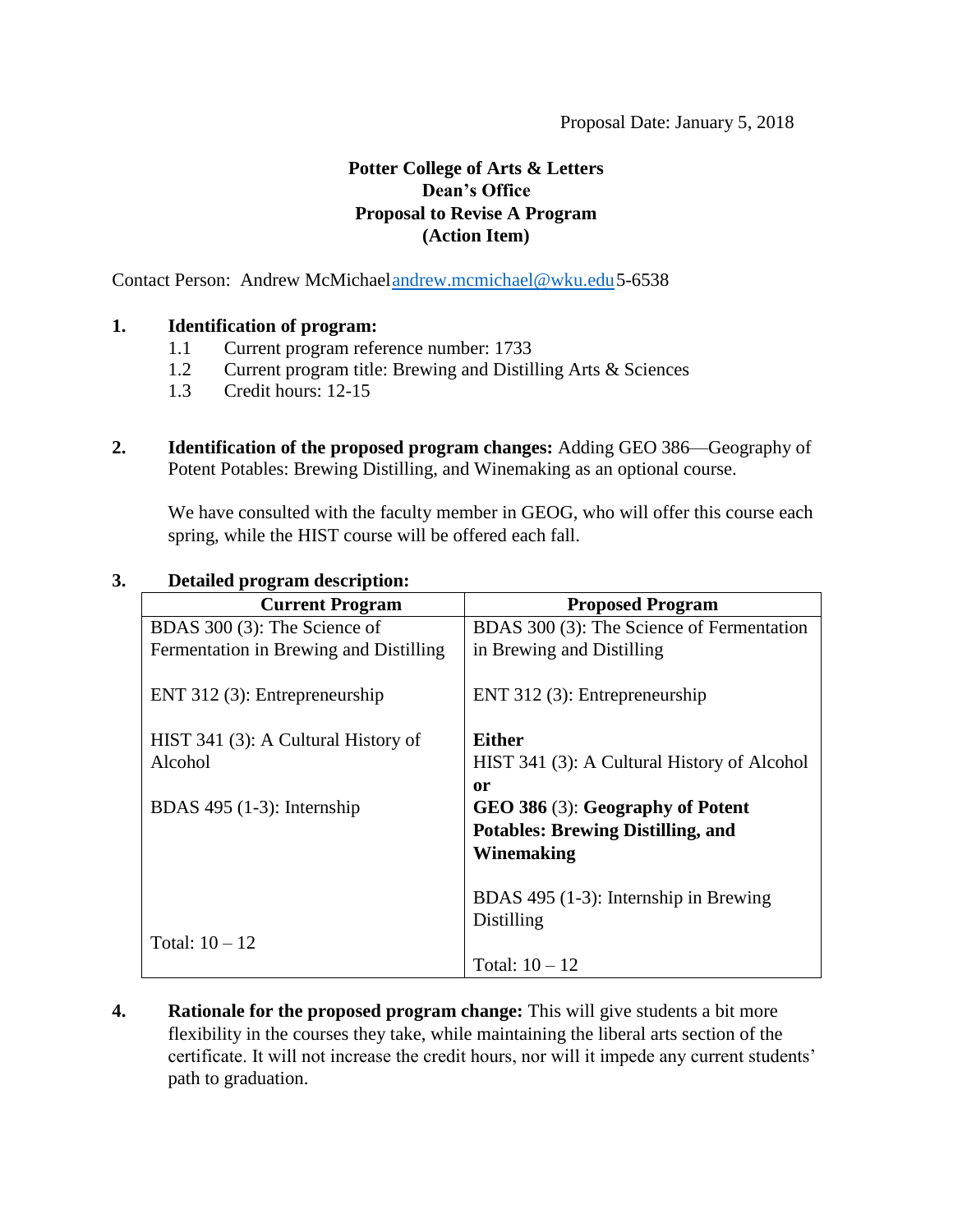**5. Proposed term for implementation and special provisions (if applicable):** Next available

| 6. | Dates of prior committee approvals: |            |
|----|-------------------------------------|------------|
|    | <b>BDAS</b> Co-Coordinators         | 5 Jan 2018 |
|    | Potter College Curriculum Committee | 1 Feb 2018 |
|    | Undergraduate Curriculum Committee  |            |
|    | <b>University Senate</b>            |            |